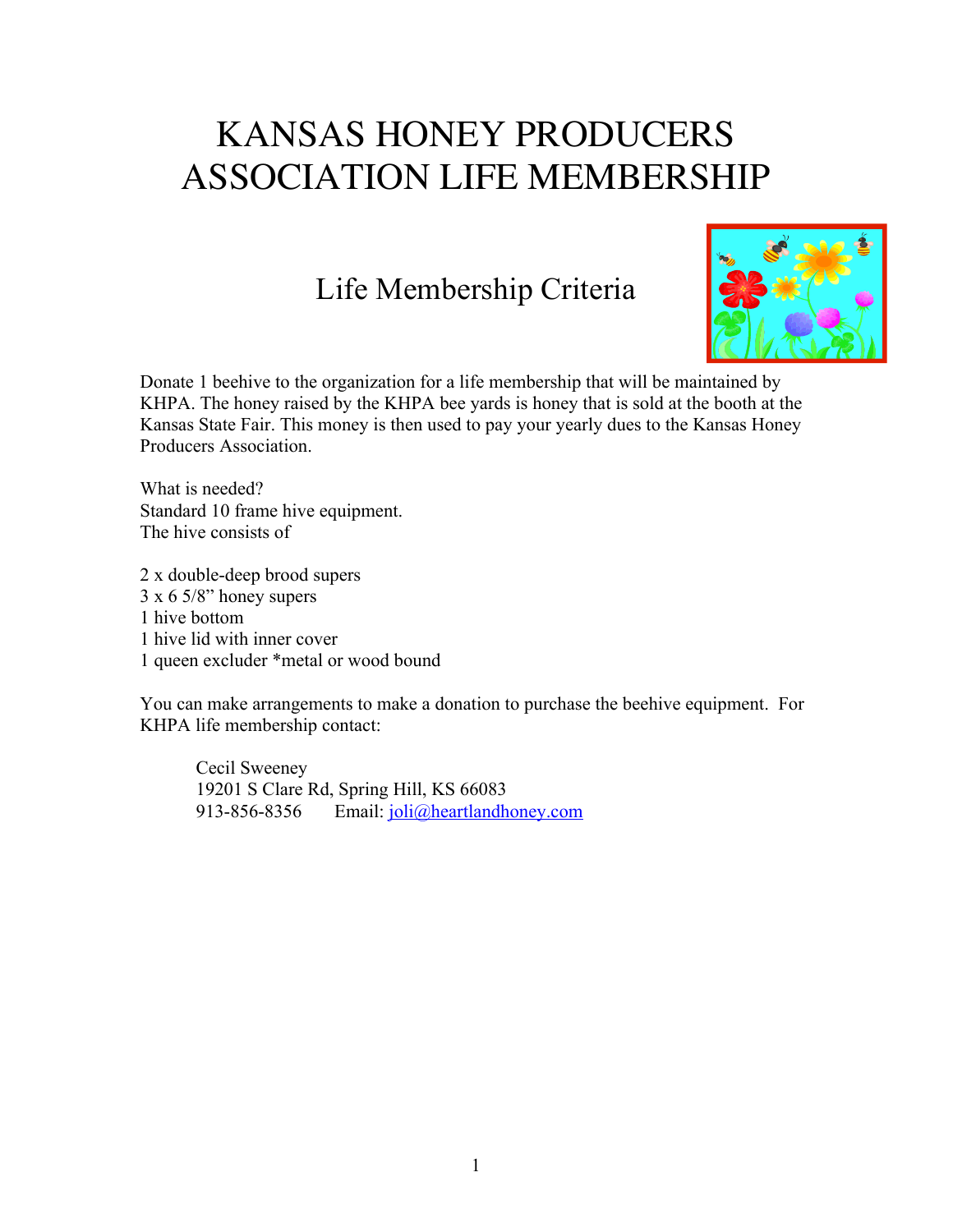## KANSAS HONEY PRODUCERS ASSOCIATION STATE BEE YARDS

- 1. All hives are donated by individuals for life membership in the Kansas Honey Producers Association will be the sole property of the KHPA.
- 2. Hives will consist of (2) brood chambers and three (3) medium extracting supers with nine (9) each frames of drawn comb and bees.
- 3. Transporting of hives to the State Apiary is to be the responsibility of the donor.
- 4. All equipment will be branded with initials KHPA.
- 5. A yearly inventory of all KHPA bees, equipment and honey to be reported at the Fall meeting.
- 6. New yards to be established through donation or by making nucs from established hives in the state yards.
- 7. All hives in the KHPA to be insured by the KHPA.
- 8. Each KHPA yard to consist of from 10 to 15 hives.
- 9. State yard operators must be members of the KHPA.
- 10. State yard operators will serve on a volunteer basis or by selection and approval of the officers of the KHPA.
- 11. State yards to be operated on a yearly basis with contract being signed a the Fall meeting by the operator and the officers of the KHPA.
- 12. State yard operators to work on a 50-50 division of honey with the cappings belonging to the operator.
- 13. Management of each yard to be left to the wisdom and best judgement of each operator.
- 14. Honey production will be the prime goal of each state yard operator.
- 15. Honey obtained from state yards will be sold at the State Fair and, if necessary, in other ways to be decided upon by the officers of the KHPA.
- 16. State yard operator shall permit and conduct inspection of his state yard by the officers and/or the state bee inspector for whatever reasons they deem necessary.

Submitted by Stanley and Eric Mead, Marvin Regier, and John Bloom September 1981 CAPPINGS